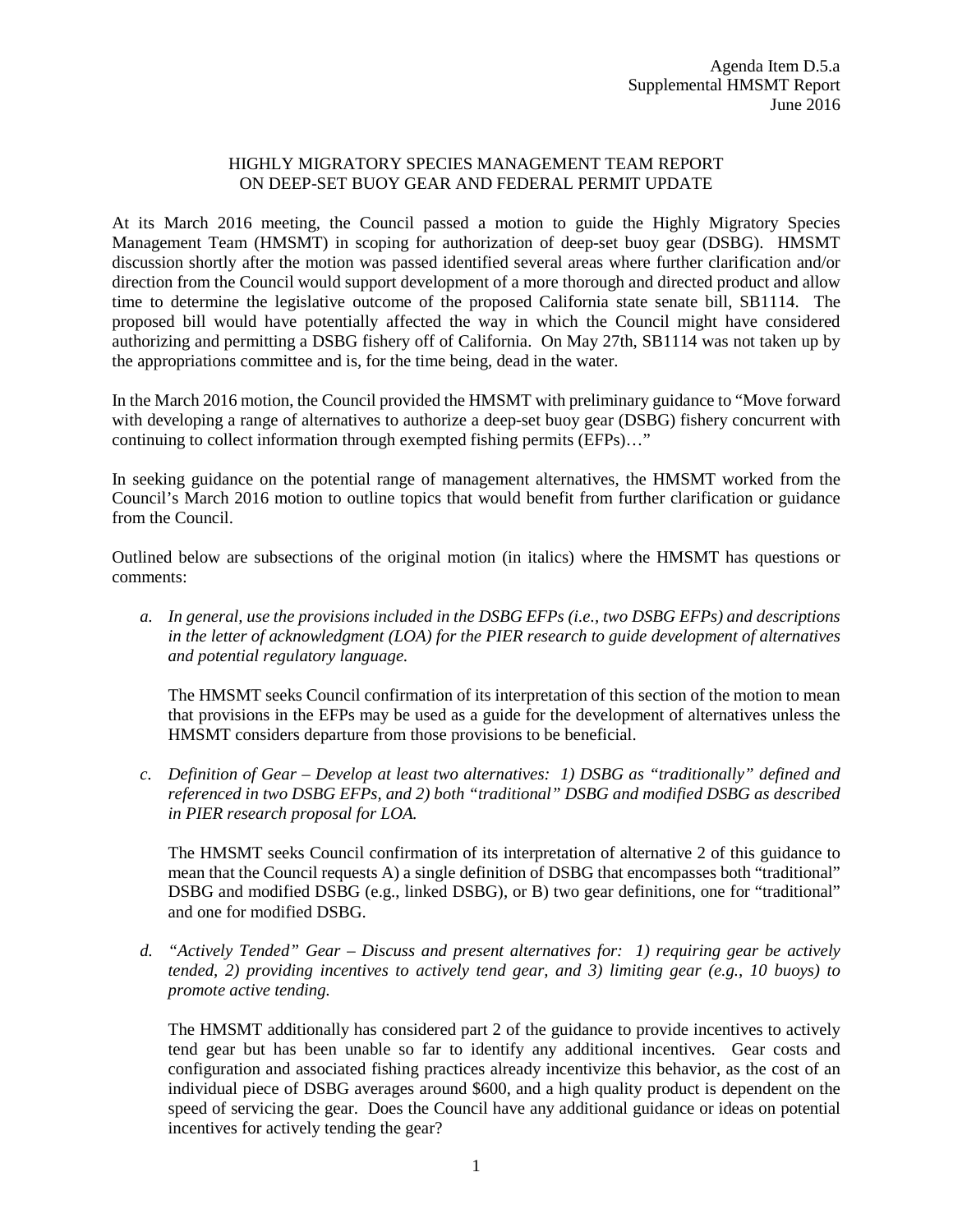*e. Geographic Area – Intent is to initially limit the gear to Federal waters off California.* 

The meaning of "initially" is unclear to the HMSMT. Is the Council requesting 1) only alternatives that would allow DSBG fishing in Federal waters off California, or 2) alternatives that limit the gear to federal waters off California and then at some later time, authorization of the gear in federal waters off Oregon or Washington?

Additionally, does the Council wish to consider alternatives for subareas within federal waters off California? For example, does the Council wish to consider an alternative that might be openaccess in some areas or time periods, and limited entry in other areas or time periods?

## **Permitting**

In its March 2016 [Agenda Planning](http://www.pcouncil.org/wp-content/uploads/2016/03/I3a_Sup_HMSMT_Rpt_MAR2016BB.pdf) report, the HMSMT indicated its intention to focus on permitting issues and identify specific questions to bring in June for Council guidance. To provide the Council with a range of alternatives for permitting in September, the HMSMT seeks answers to the following questions which would help align future HMSMT input with Council intent:

- 1) Without further direction, the HMSMT proposes to develop a range of alternatives (ROA) for:
	- a) DSBG permitting only
	- b) Federal drift gillnet (DGN) permitting only
	- c) DSBG and federal DGN permitting as one action
		- DSBG permits linked to existing DGN permits
		- DSBG and federal DGN permits be separate under this action
- 2) While also considering the following DSBG permitting schemes in the ROA for September:
	- a) Open access (current HMS permit only)
	- b) Limited entry (either new state or federal permit)
	- c) A phased approach (limited number of initial permits with adaptive expansion)
	- d) A combination of two or all of the approaches

The HMSMT seeks additional guidance on the following items:

- 1) The Council could authorize an overarching buoy-gear type in the HMS FMP which would allow for flexible development and management of related new gear types, as opposed to a narrowlydefined DSBG which might preclude adaptive innovation of more effective new buoy-gear technology.
- 2) The Council could consider provisionally managing the developing fishery through EFPs, including those submitted by individuals, along with a sponsorship model approach as outlined in the staff report [\(Agenda Item D.5 Attachment 1\)](http://www.pcouncil.org/wp-content/uploads/2016/06/D5_Att1_Considerations_DSBG_JUN2016BB.pdf), which would support increased participation and provide a platform in which different components could be evaluated, such as gear configurations based on geographical area (e.g. hook depth based on oceanographic characteristics), observer coverage levels, active tending approaches, etc. Data collected from a diverse set of EFPs would ensure data collection that would inform the most efficient and appropriate method of permitting and management of the developing fishery. EFPs would allow participation by those in other fisheries, while providing information on the efficacy of prosecuting buoy-gear fishing along with other gear types (harpoon, sablefish, crab, etc.).